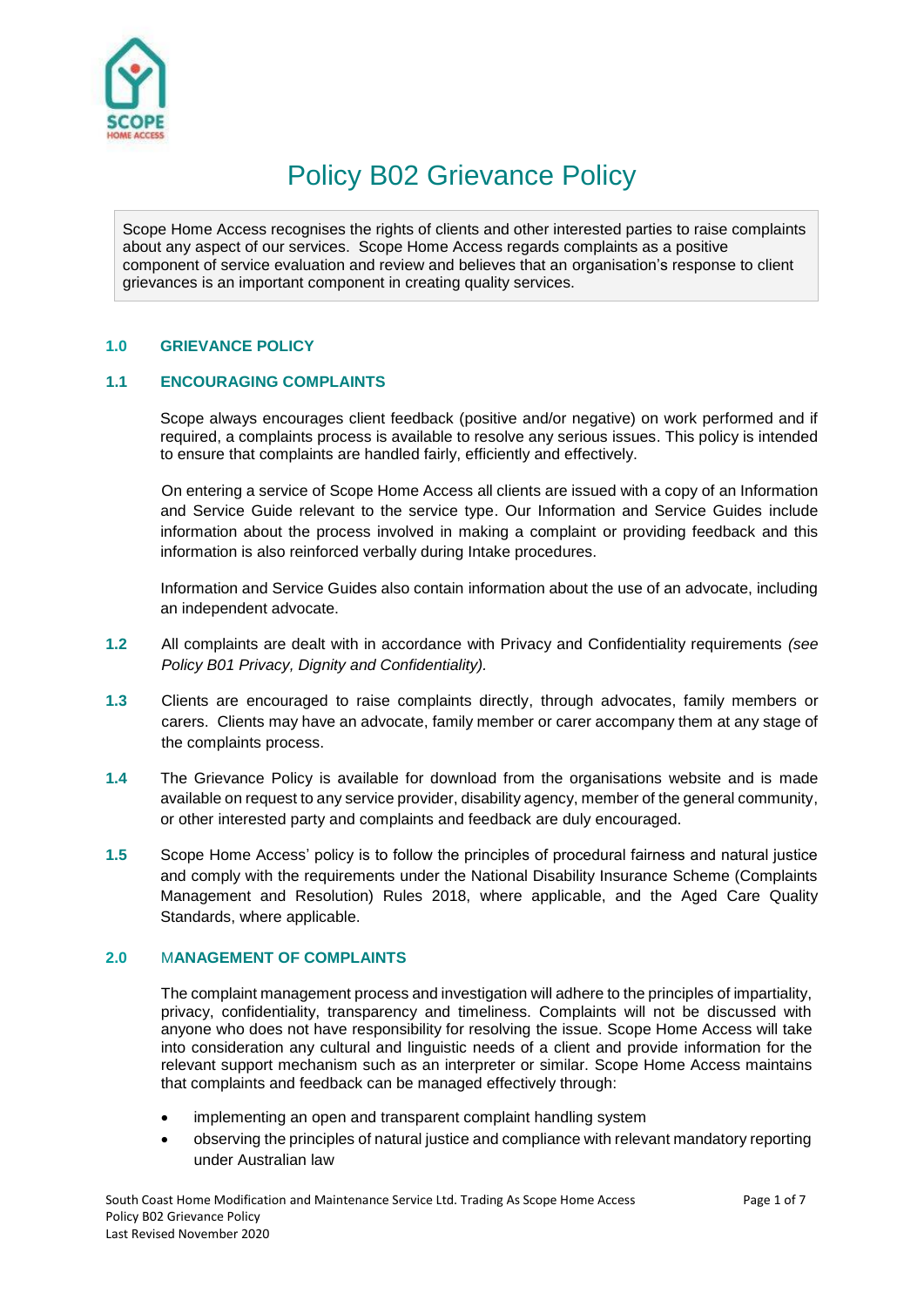

 committing to the right of stakeholders to complain either directly or through a representative

- undertaking procedural fairness to reach a fair and correct decision
- taking reasonable steps to inform the complainant of the Aged Care Quality and Safety Commission or NDIS Commission Complaints Process, including the use of various communication means, e.g. oral and written
- maintaining complete confidentiality and privacy
- abiding by the NDIS Code of Conduct and Charter of Aged Care Rights
- training staff in our complaint process and the rights of all stakeholders to complain
- considering all complaints seriously and respectfully
- advising clients of their rights to complain; informing them on how to make a complaint directing them to the complaint process outlined in the Information and Service Guides and assisting them to understand the process provision of support for people who may need assistance to make a complaint
- protection of complainants against retribution or discrimination
- prompt investigation and resolution of complaints
- communicating and consulting with clients, family and advocates during the complaints process and providing feedback and resolutions
- interpretation and application of policies and processes
- providing opportunities for all parties to participate in the complaint resolution process
- accepting Scope Home Access and staff accountability for actions and decisions taken due to a complaint
- committing to resolve problems at the point of service or through referral to alternatives
- committing to use complaints as a means of improving planning, delivery and review of services through our continuous improvement processes
- referring complaints and feedback into our quality management systems for continuous quality improvement
- review this policy periodically and associated procedures.

## **3.0 APOLOGIES TO CLIENTS AND FAMILIES**

In many instances it may be appropriate to apologise to a client or their family in response to a complaint they have raised. In most instances apologies for a poor service are not admissible as evidence of legal liability (Civil Liabilities Act 2002).

- **3.1** Staff are encouraged to offer sincere and genuine apologies to a client or their family where they have received poor service, been provided with wrong information or have not been consulted in relation to a change in service provision.
- **3.2** In certain circumstances, exempted under the Civil Liabilities Act, an apology may act as an admission of liability. In these instances, staff should first consult with management and legal advice may be obtained for the organisation. In these instances, an apology may also invalidate Insurance coverage held by the organisation.

Legal advice is sought in relation to:

- Any violent act committed with intent to cause injury or death (including sexual assault)
- Injury caused by exposure to cigarette smoke or contraction of a dust disease
- Loss or injury arising from a motor vehicle accident
- Injury covered under the Workers Compensation Act
- **Defamation**

South Coast Home Modification and Maintenance Service Ltd. Trading As Scope Home Access Page 2 of 7 Policy B02 Grievance Policy Last Revised November 2020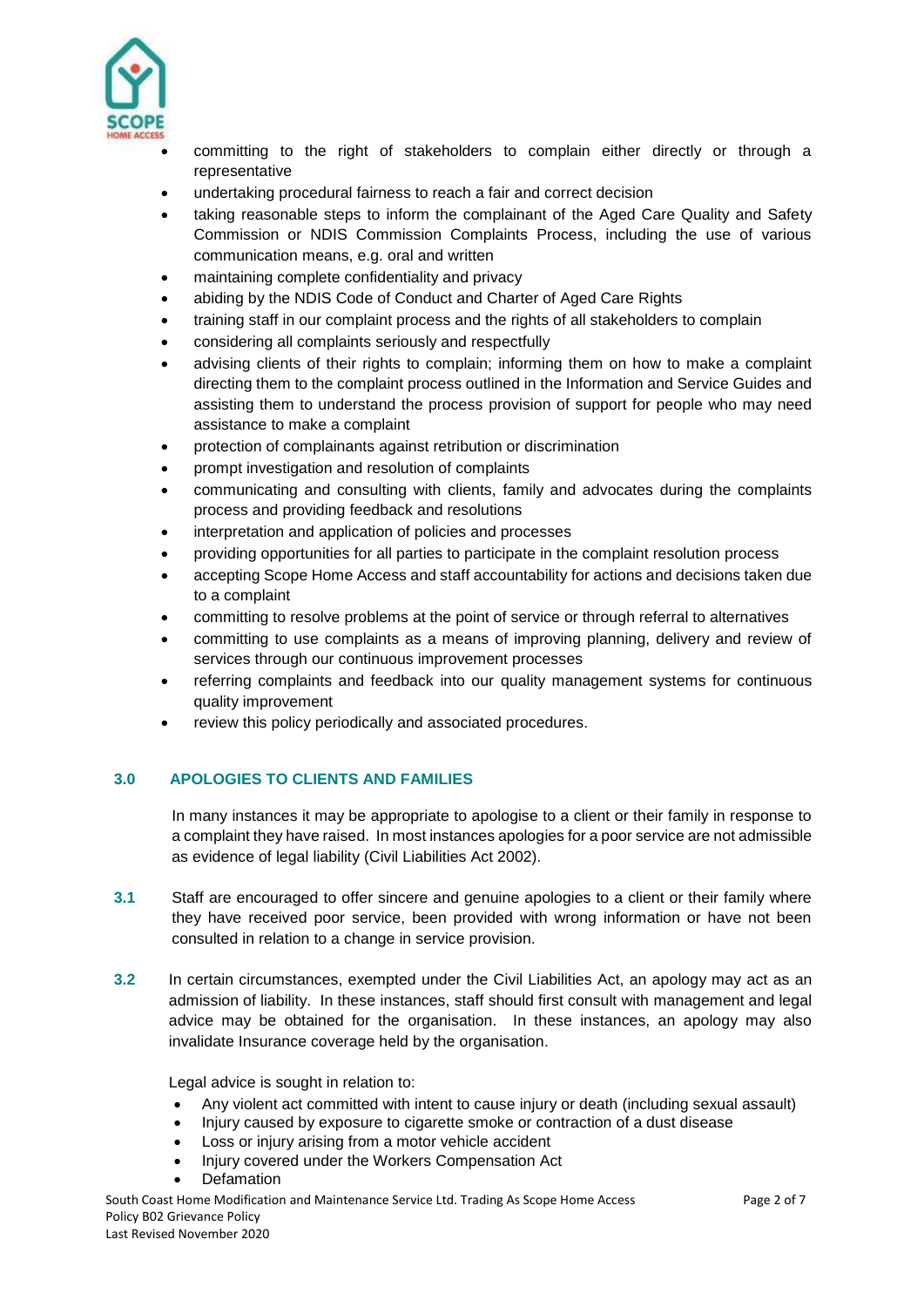

## **4.0 DOCUMENTATION OF COMPLAINTS**

Scope Home Access documents all complaints in order to monitor individual outcomes and to utilise data for planning purposes. All record keeping is confidential.

- **4.1** Scope Home Access accepts complaints in writing or verbally. If a complaint is in writing it may take the form of a letter or other written document or it may be submitted to the organisation on the Scope Home Access Complaints Form *See Appendix 01a.*
- **4.2** Where a complaint is made verbally the staff member recording the complaint should transfer the information onto the Complaints Form *See Appendix 01a* for further management. In these instances, the staff member should read back to the person lodging the complaint what information has been recorded to ensure that it accurately reflects the concerns being expressed. The staff member should also try to ensure that as much information as possible is recorded including what, if any, redress the complainant is seeking. The complainant may sign the record of complaint, however if they nominate not to do so, this does not affect the way the complaint is handled.
- **4.3** The Complaints Form records the following information:
	- Date
	- Name of Complainant
	- Nature of Complaint
	- Person with whom the complaint was lodged
	- Level in service at which the complaint was dealt with
	- Agreed outcomes satisfactory to client
	- What actions are required by Scope Home Access to modify services provision
- **4.4** Documentation of a complaint relating to an adult service user is kept in a locked cabinet in secure premises for seven years. Documentation of a complaint relating to a child service user is kept in a locked cabinet in secure premises for seven years after the child attains the age of 18. Files are then destroyed in a manner commensurate with privacy requirements. Access to complaints files is restricted to the Manager, Client Services, the CEO and Chairperson.

## **5.0 MONITORING AND REVIEW OF COMPLAINTS**

Scope Home Access encourages and welcomes complaints and acts promptly and appropriately to ensure that each individual complaint is resolved. Where appropriate, service provision or operational systems change is implemented.

- **5.1** All individuals are encouraged to make complaints and to give as much feedback as possible in order for Scope Home Access to consider and review its services.
- **5.2** Scope Home Access records and utilises complaints in its service evaluation system and regards client feedback (both positive and negative) as an essential component in strategic planning.

## **RELATED POLICY:**

- B06 Workplace Sexual Harassment
- B05 Human Rights and Valued Status
- B10 Dealing with Abuse and Assault of an Adult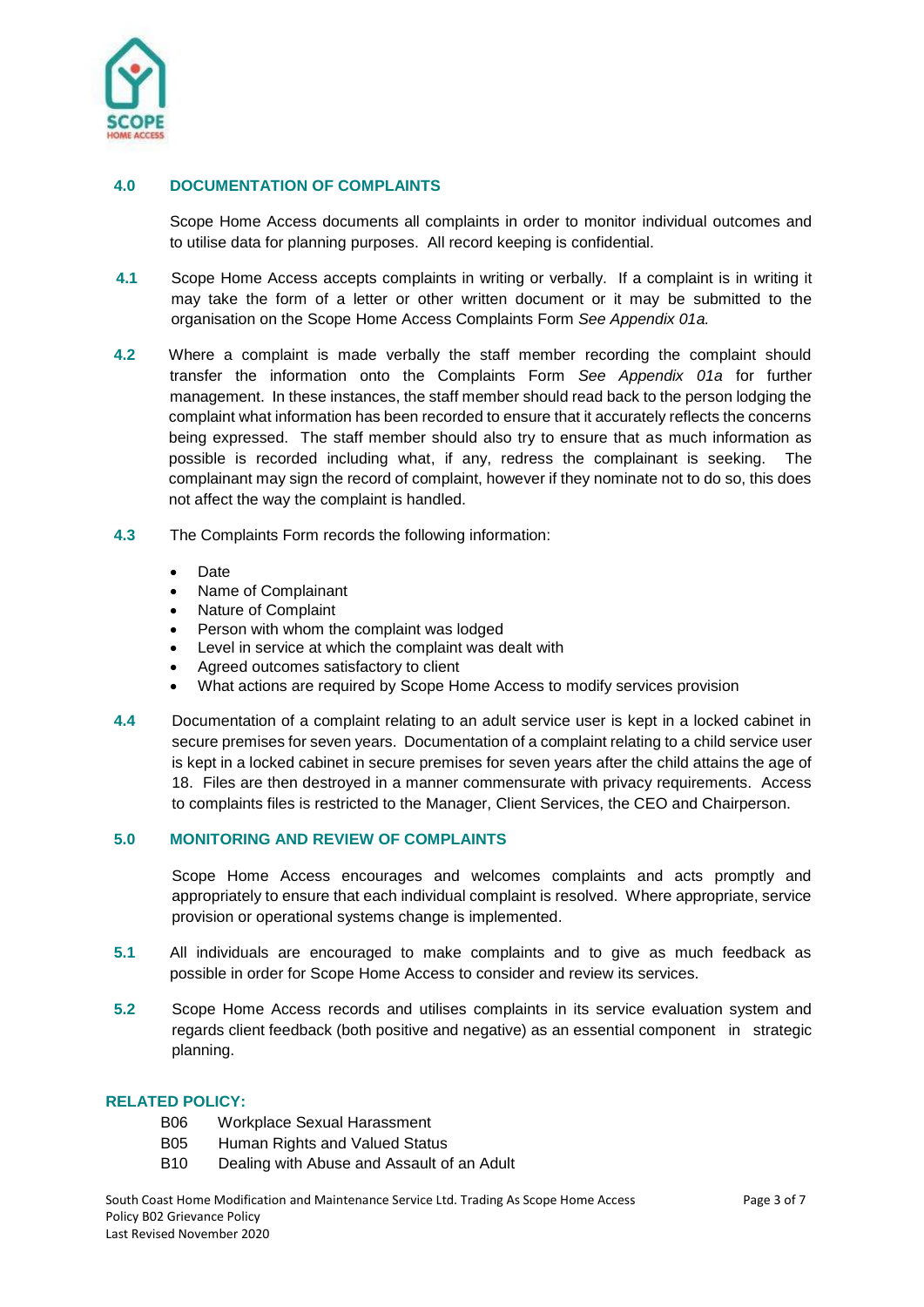

- B11 Dealing with Abuse and Assault of a Child
- C11 Unreasonable Complainant Conduct
- D02 Performance Counselling, Disputes & Terminations
- D07 Employee Code of Conduct
- E12 Quality Statement
- E13 Quality Systems

## **RELATED PROCEDURES:**

WHS Policy and Procedures Manual APPENDIX 01a – Complaints Record Form APPENDIX 01b – Complaints Record Form

#### **RELEVANT LEGISLATION AND/OR GOVERNMENT POLICY:**

- Fair Work Act 2009
- Work Health and Safety Act 2011 (WHS Act 2011)
- Civil Liabilities Act 2002
- National Disability Insurance Scheme (Complaints Management and Resolution) Rules 2018
- Aged Care Quality Standards

## **POLICY APPROVAL BY BOARD OF DIRECTORS**

| Anja Nivala / Chairperson |           |      |
|---------------------------|-----------|------|
| <b>Print Name/Title</b>   | Signature | Date |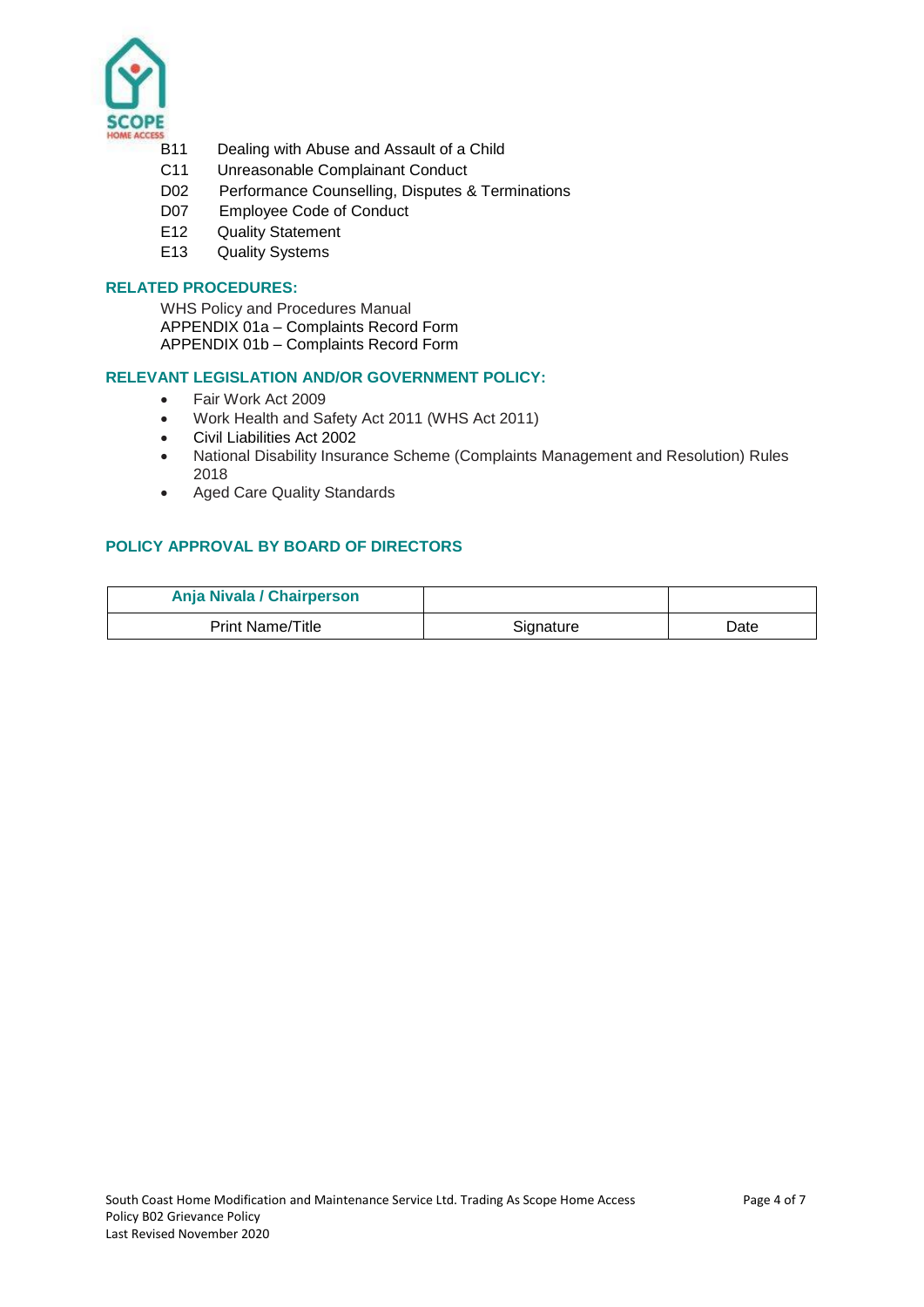

| <b>PART A - TO BE COMPLETED BY OR ON BEHALF OF COMPLAINANT</b>                                         |                                             |  |
|--------------------------------------------------------------------------------------------------------|---------------------------------------------|--|
| Date:                                                                                                  |                                             |  |
| Person making Complaint:                                                                               |                                             |  |
| Address:                                                                                               |                                             |  |
| Email address:                                                                                         |                                             |  |
| <b>Phone Numbers:</b>                                                                                  |                                             |  |
| Preferred contact method:                                                                              |                                             |  |
| Person with whom complaint was<br>lodged:                                                              |                                             |  |
| Person completing this form. Name:                                                                     |                                             |  |
| Complaint made via:                                                                                    | Telephone<br>Letter (attached)<br>In person |  |
| Service provided:                                                                                      |                                             |  |
| Location (if relevant to complaint):                                                                   |                                             |  |
| If you are making the complaint/feedback on behalf of another person provide the<br>following details: |                                             |  |
| Your Name:                                                                                             |                                             |  |
| What is your relationship to the person?                                                               |                                             |  |
| Does the person know you are making this<br>complaint/providing feedback?                              |                                             |  |
| Does the person consent to the<br>complaint/feedback being made?                                       |                                             |  |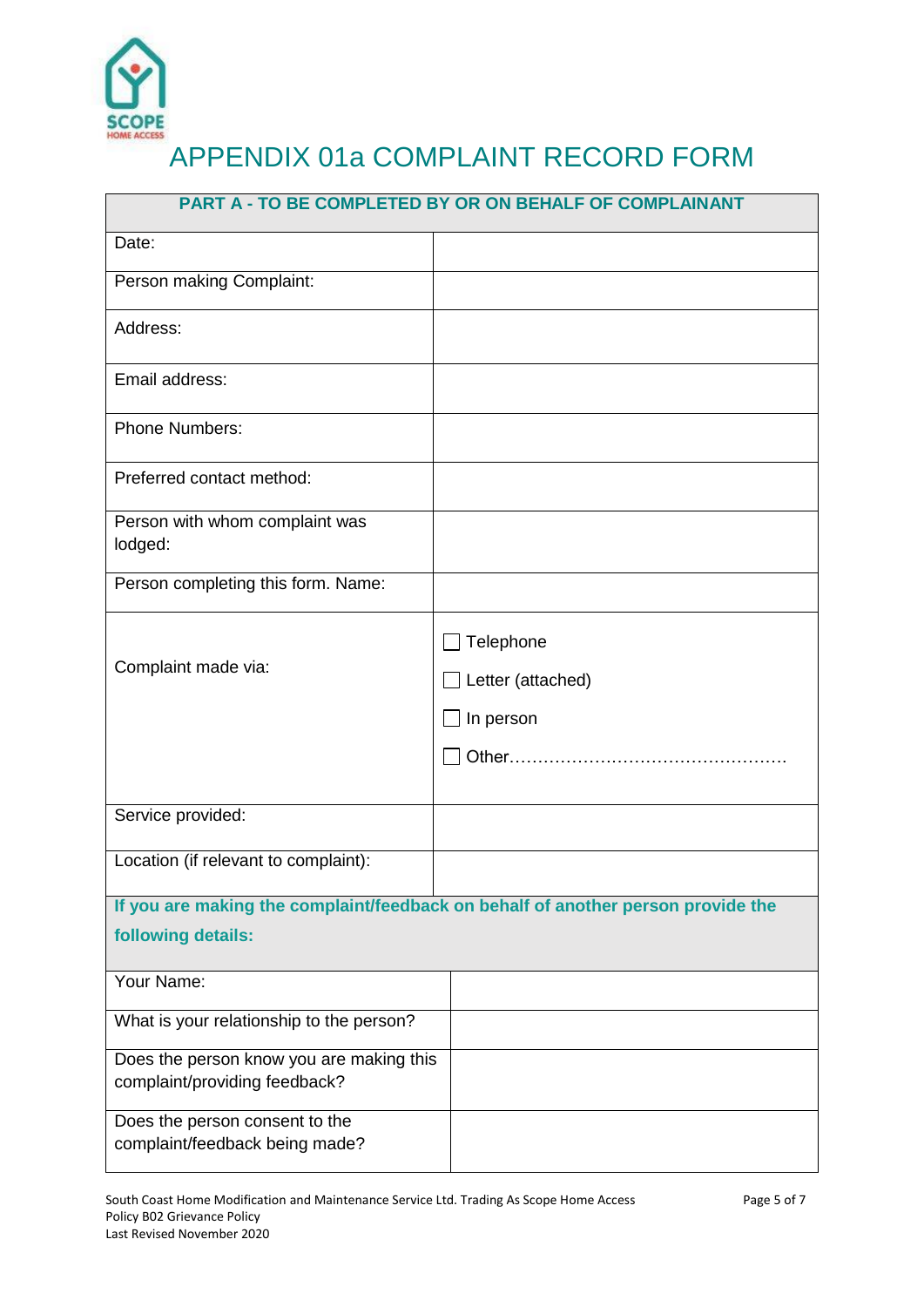

**Statement to be read by/to the complainant:**

Clients/consumers and other interested parties are encouraged to complain about any aspect of service delivery and are assured that their complaint(s) will be dealt with in a prompt, fair and confidential manner and without retribution. Any Complaint will not prejudice their right to future service provision for Scope Home Access and that any feedback helps us to maintain and improve the quality of service delivery.

Signed - Read by/to complainant:

## **Details of complaint: (attach pages if required)**